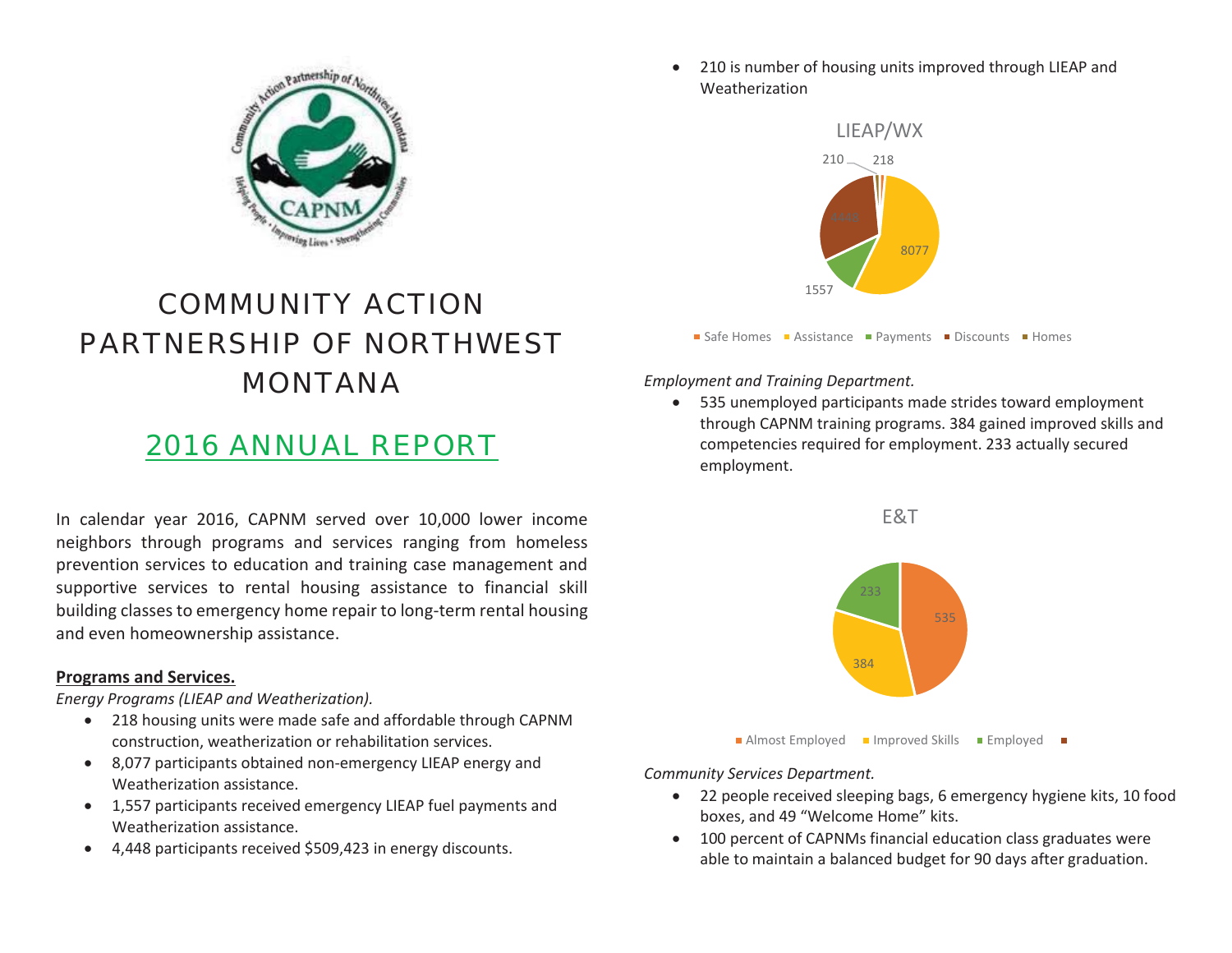- $\bullet$  180 participants graduated from CAPNMs First Time Homebuyer classes.
- $\bullet$  197 participants were provided security deposits in order to secure housing.
- $\bullet$ 230 participants received emergency rent or mortgage assistance.



*Housing Department.* 

- 5 CLT homes were improved and 3 low-to-moderate income families purchased homes.
- 376 low income families obtained safe and sanitary housing using Section 8 and 811 vouchers.
- $\bullet$  5 homeowners received assistance through our Senior Home repair program.



CLT Homes Purchased Safe Housing Senior Repair

#### *Additional Activities in 2016.*

- $\bullet$  57 community volunteers donated 626 hours of community service to CAPNM's programs.
- CAPNM partnered with 339 other community-based organizations to better serve our communities.
- CAPNM served 3,062 senior citizens.
- $\bullet$ CAPNM served 2,392 persons with disabilities.
- $\bullet$ CAPNM served 3,333 children.
- $\bullet$  CAPNM staff connected individuals in need with other service agencies by making 9,429 referrals.

#### **Agency Leadership/Citizen Governing Board:**

- $\bullet$ Holly Wagner, Flathead County
- $\bullet$ Laura Burrowes, Lake County
- $\bullet$ Danelle Whitten, Flathead County
- $\bullet$ Duane Lutke, Lake County
- 0 Vince Rubino, Lake County
- $\bullet$ Marianne Roose, Lincoln County
- $\bullet$ Robin Haidle, Lincoln County
- $\bullet$ Kate Huntsberger, Lincoln County
- $\bullet$ Maggie Goode, Sanders County
- $\bullet$ Glen Magera, Sanders County

#### **Agency/Departmental Management:**

- $\bullet$ Tracy Diaz, Executive Director
- $\bullet$ Carrie Gable, Chief Financial Officer
- $\bullet$ Wendy Nissan, Personnel Officer
- $\bullet$ Patrick Malone, Deputy Director
- $\bullet$ Cassidy Kipp, Community Service Director
- $\bullet$ Karen Nosek, Education & Training Director
- $\bullet$ Kim Wallace, Fuel Assistance Director
- $\bullet$ Marney McCleary, Housing Director
- $\bullet$ Brian Bartos, Weatherization Director
- $\bullet$ Jackson Diaz, Community Collaboration Coordinator
- 0 Margie Jones, Community Outreach Coordinator